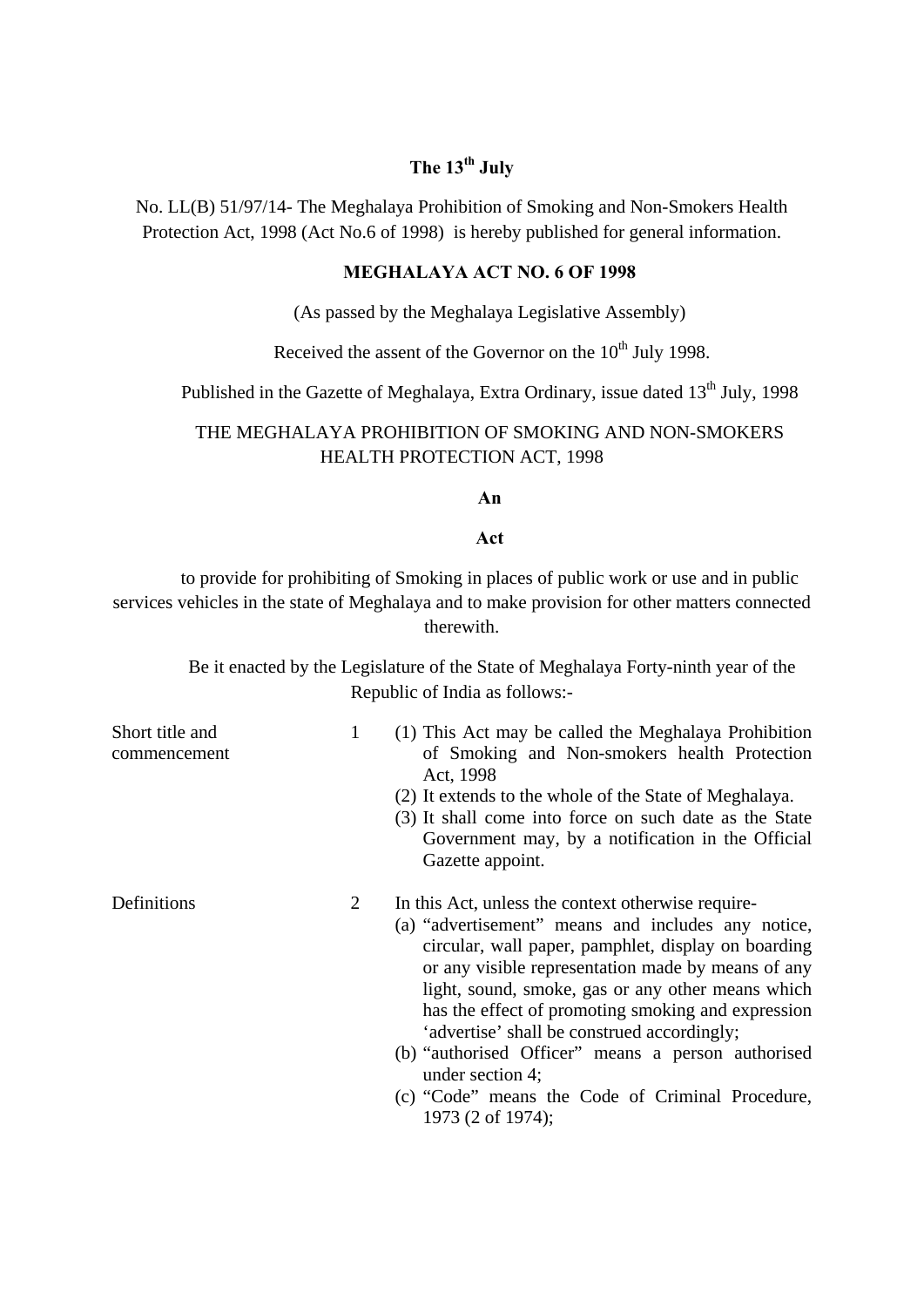- (d) "place of public work or use" means a place declared as such under section 3 and includes auditoria, hospital buildings, health institutions, cinema halls and amusement centres, restaurant, public offices court buildings, educational institutions, libraries and the like which are visited by general public but does not include any open place;
- (e) "public services vehicles" mean a vehicle as defined under clause (35) of section 2 of the Motor Vehicles Act, 1988 (59 of 1988);
- (f) "smoking" means smoking of tobacco in any form whether in the form of cigarette, cigar, beedis or otherwise with the aid of pipe, wrapper or any other instruments; and
- (g) "State Government" means the Government of the State of Meghalaya.

3 As soon as may be after the commencement of this Act and thereafter from time to time, the State Government may, by notification in the Official Gazette, declare any place of public work or use in Meghalaya to be a non smoking place for the purpose of this Act.

- (1) The State Government may, by notification in the Official Gazette, authorise one or more persons who shall be competent to act under this Act.
	- (2) Every person authorise under sub-section (1) shall be deemed to be public servant within the meaning of Section 21 of the Indian Penal Code, 1860 (45 of 1860)
- No person shall smoke in any place of public work or use.
- 6 Without prejudice to the provisions of the Motor Vehicles Act, 1988 (59 of 1988) no person shall smoke in a public services vehicle.
- 7 Notwithstanding anything contained in any other law for the time in force, no person shall advertise in any place and any public service vehicle, which may promote smoking, or the sale of cigarettes, cigar beedis or any smoking substance.
- to minors. No person shall sell cigarette, cigar beedis or any other such smoking substance to any person who is below the age of eighteen years.
- Declaration of non-smoking places of public work or use
- Power of Government to authorise officers to Act under this Act.

4

5

Prohibition of smoking in places of public worker use

Prohibition of smoking in public services vehicles

Prohibition on advertisement of cigarettes etc.

Prohibition of cigarettes, etc 8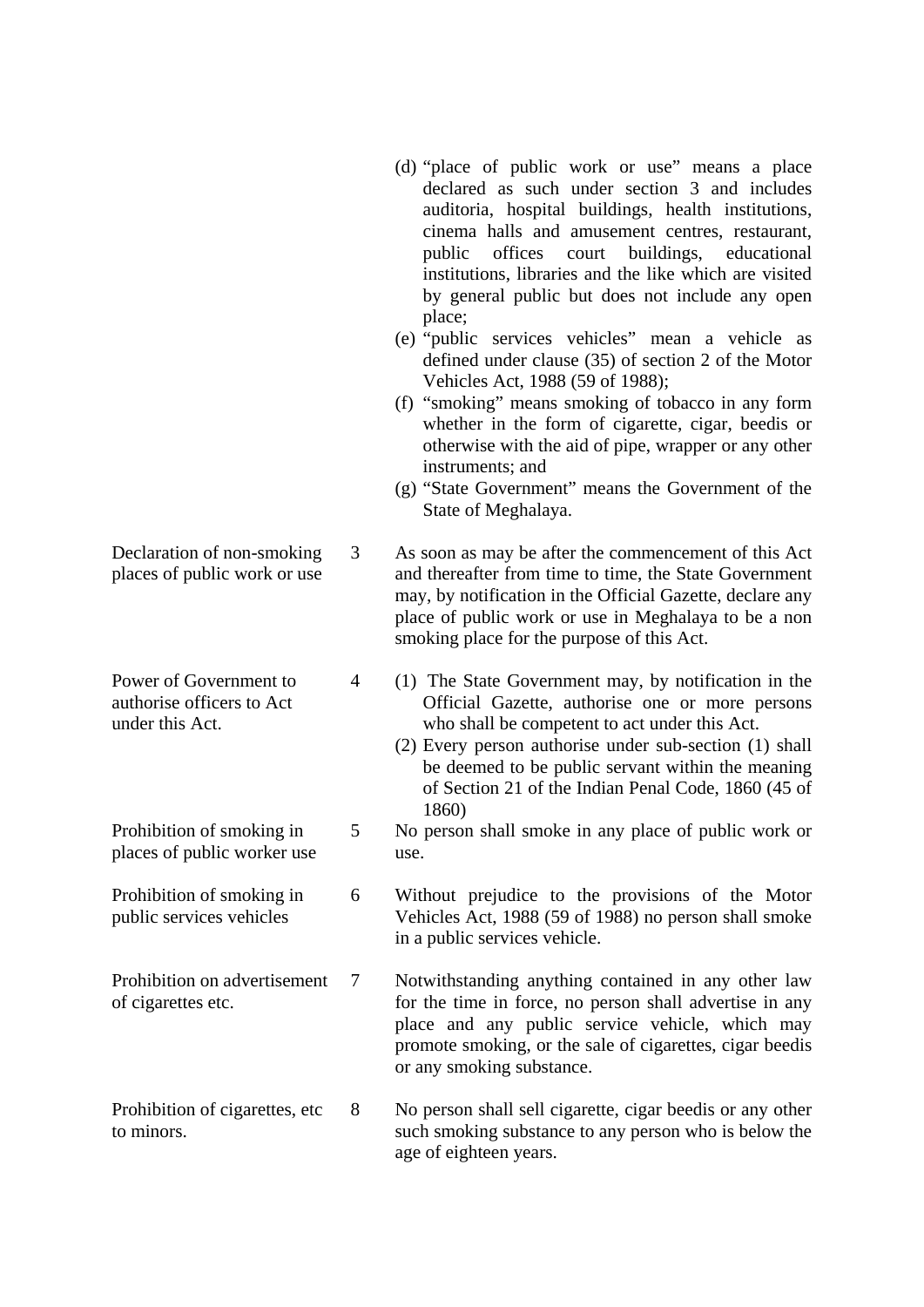Prohibition storage, sale and distribution of cigarettes, etc in the vicinity of educational Institutions.

9

13

Display and Exhibition of Board

**Penalties** 

Ejection or viola tore of his Act from the place of public work or use.

Court competent to try offences under this Act and take cognizance of offences

Certain offences to be cognizable and bailable

Offences under the Act, to be tried summarily. 15

No person shall himself or by any person on his behalf stores, sale or distribute cigarette, cigar beedis or any other such smoking substance within an area of one hundred metres around any college, school or other educational institution.

10 The owner or manager or incharge of affairs of every place of public work or use shall display and exhibit a board at a conspicuous place or place in and outside the promises visited or used by the general public prominently stating that the place is a "No Smokinf Zone" and that "Smoking is an Offence".

11 Any person who contravenes the provision of-

> (a) Section 5,6 or 10 shall be punishable with fine which may extend to one hundred rupee and in case of a second or subsequent offence with a minimum fine of two hundred rupees, and but which may extent to five hundred rupees;

> (b) Section 7,8 or 9 shall be punishable with fine which may extend five hundred rupee and in case of a second or subsequent offence with imprisonment which may extend to three months or with a minimum fine of five hundred rupees but which may extend to one thousand rupees or with both.

12 Any authorised officer or any police officer not below the rank of Sub-Inspector may eject any person from the place of public work or use who contravenes the provisions of this Act.

(1) No court other than the court of Judicial Magistrate of the First Class shall take cognizance of and try an offence under this Act

(2) No court shall take cognizance of any offence under this Act except on a complaint in writing by an authorised officer with respect to offence under sections 5,6 and 10 and on a report in writing by a police officer not below the rank of Sub-Inspector, with respect to the offence under section 7,8 and 9.

14 Notwithstanding anything contained in the Code, offences under sections 7, 8 and 9 shall be cognizable and bailable.

All offences under this Act shall be tried summarily in the manner provided for summary trial under the Code.